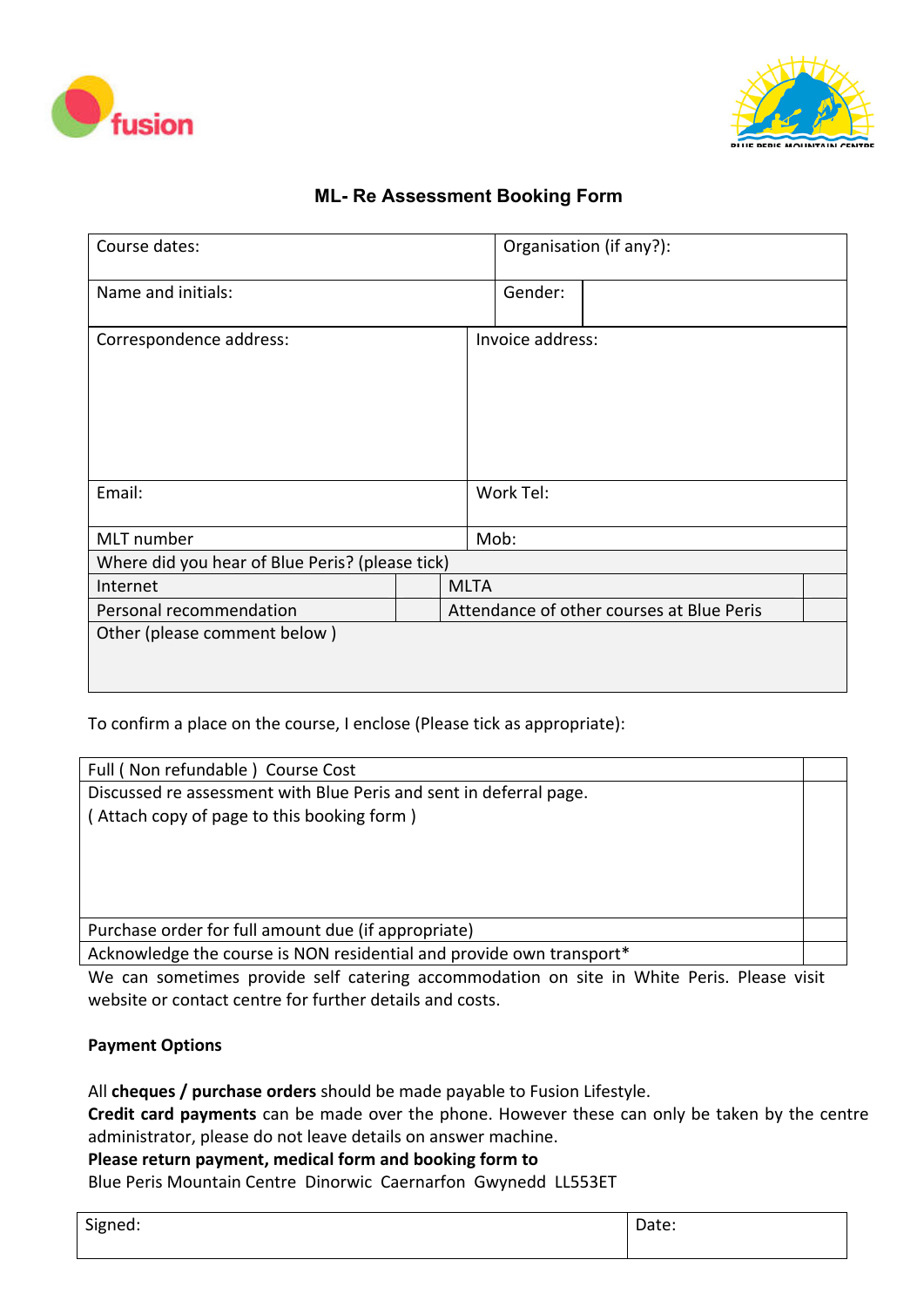



| Course date booked:                                                                                                                                                                                                                                                                                                                                                                                                                                                                                                                                                                                                                                                                                                                                                                                                | Organisation:                                                                     |
|--------------------------------------------------------------------------------------------------------------------------------------------------------------------------------------------------------------------------------------------------------------------------------------------------------------------------------------------------------------------------------------------------------------------------------------------------------------------------------------------------------------------------------------------------------------------------------------------------------------------------------------------------------------------------------------------------------------------------------------------------------------------------------------------------------------------|-----------------------------------------------------------------------------------|
| Name:                                                                                                                                                                                                                                                                                                                                                                                                                                                                                                                                                                                                                                                                                                                                                                                                              | Gender:<br>Date of Birth:                                                         |
| Correspondence address :                                                                                                                                                                                                                                                                                                                                                                                                                                                                                                                                                                                                                                                                                                                                                                                           | Next of Kin and address (if different):                                           |
| <b>Mobile Tel</b><br>HomeTel:                                                                                                                                                                                                                                                                                                                                                                                                                                                                                                                                                                                                                                                                                                                                                                                      | Tel:                                                                              |
| Email:                                                                                                                                                                                                                                                                                                                                                                                                                                                                                                                                                                                                                                                                                                                                                                                                             | Work Tel:                                                                         |
| NI Number:                                                                                                                                                                                                                                                                                                                                                                                                                                                                                                                                                                                                                                                                                                                                                                                                         | Mob:                                                                              |
| Doctors name and address:<br>Are there any special medical, physical allergies issues of which the centre staff should be aware, e.g. asthma/epilepsy/<br>diabetes/dislocations/disabilities: or any ALLERGIES e.g. Penicillin/aspirin/elastoplasts? . If so please inform us the last time a fit/attack<br>happened, the last time medication was taken or any visit to hospital/doctor. In addition to this, please give all relevant details about how<br>something could affect your performance at the centre. Contact the centre if you need additional information about how an activity might<br>affect you, and check with your doctor if you are not sure of how a condition might affect your ability to participate Failing to do so could put<br>you at risk. Continue on another sheet if necessary. | Doctors Tel:                                                                      |
|                                                                                                                                                                                                                                                                                                                                                                                                                                                                                                                                                                                                                                                                                                                                                                                                                    |                                                                                   |
| Is your tetanus up to date?                                                                                                                                                                                                                                                                                                                                                                                                                                                                                                                                                                                                                                                                                                                                                                                        | Date of last vaccination:                                                         |
| Please give relevant details of any recent or regular<br>medical treatment, including details of medicines etc:                                                                                                                                                                                                                                                                                                                                                                                                                                                                                                                                                                                                                                                                                                    | Details of any special dietary requirements e.g.<br>vegetarian or food allergies: |
|                                                                                                                                                                                                                                                                                                                                                                                                                                                                                                                                                                                                                                                                                                                                                                                                                    |                                                                                   |

I understand that: I shall be taking part in physically strenuous activities, and I am physically fit to do so.

Blue Peris and Fusion Lifestyle are under no liability whatsoever in respect of loss or damage to personal effects which I may sustain. I agree to comply with the safety regulations as designated by the Centre Manager and staff at Blue Peris Mountain Centre. I agree to indemnify the Centre staff and Fusion Lifestyle against all claims, costs, actions and demands whatsoever resulting from taking part in the programme of activities or the administration of medicines, unless such claims, costs, actions or demands result out of the negligence of the Centre or Fusion Lifestyle.

If you do not permit photos/videos to be used as publicity material



This form is for confidential use only in the unlikely event of any problems.

Signed: Date: